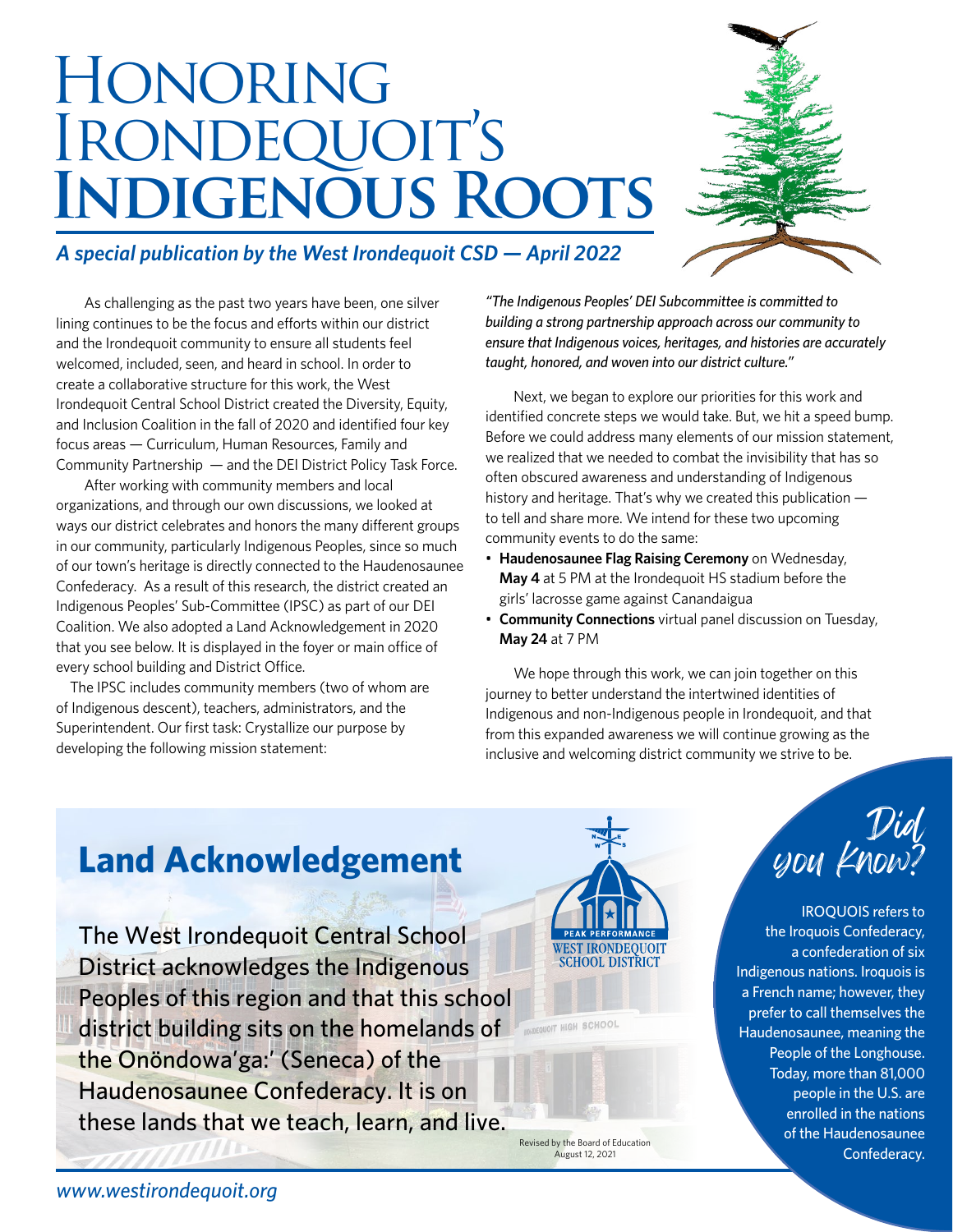# The Reason Behind our Land Acknowledgement

A Land Acknowledgement is a formal statement that recognizes and respects Indigenous Peoples as traditional stewards of land or a territory. It is to be regularly shared and widely displayed that the West Irondequoit Central School District sits on the ancestral lands of the Onöndowa'ga:' (Seneca) of the Haudenosaunee Confederacy. By regularly making this acknowledgement, we offer our respect and open doors for learning and discourse. We use that knowledge to break down walls and inspire mutual understanding.

The development of the statement (which you can read on the cover) began after Superintendent of Schools, Aaron Johnson, brought together a team of stakeholders. They researched and drafted a statement. First shared with Irondequoit High School Student Council for feedback, it was then submitted to our Board of Education for approval in November of 2020. A revision was approved on Aug. 12, 2021.

The Land Acknowledgement was an important first step. It is read before every school board meeting and most athletic events. Posters of it are displayed in every school. In the summer of 2021,

a team of K-12 teachers began work with two professors of Indigenous History: Dr. Jason Corwin of the University of Buffalo and member of the Onöndowa'ga:' or Seneca Nation. The other was Dr. Debra Spitulnik Vidali, a 1977 IHS graduate and Associate Professor of Anthropology at Emory University. Mr. Ron Garrow, an Akwesasne Mohawk and Director of the Indigenous Peoples Center, also has played a central role consulting with district officials.

Our teachers engaged in professional learning about Haudenosaunee history and culture and developed K-12 lessons. Taught to students for the first time in November of 2021, those lessons will be delivered annually each November.

#### **LAND ACKNOWLEDGMENT TEAM**

- Superintendent Student Leadership Group at IHS
- Haudenosaunee community members
- Showing Up for Racial Justice (SURJ) local members
- Tyra Oglesby & Ethan Riester (20-21 IHS student council members)
- Kim Cristal, K-12 Social Studies Curriculum Supervisor
- Dr. Aaron Johnson, Superintendent

## District's 2002 Nickname Change Was Crucial Step to Affirm Indigenous Peoples

On April 5, 2001, the day before the U.S. Commission on Civil Rights voted 5-2 to end the use of Indian team names and mascots at non-Indian Schools, the NYS Education Department issued a memo asking all schools to review their choice of mascots, logos and nicknames.

"Native American symbols or depictions as mascots can become a barrier to building a safe and nurturing school community and improving academic achievement for all students," then-SED Commissioner Richard Mills said.

He urged all schools to stop using Native American mascots as soon as practical. Nineteen days later, that happened in West Irondequoit. The Board of Education voted unanimously to eliminate the use of "Indians" as the nickname and mascot by Irondequoit High School. On Nov. 19, 2001, and after a community-wide vote, it was announced that "Eagles" would be the new moniker and mascot effective July 1, 2002.

Our nickname change did not happen without lengthy discussion and consultation among school staff, other districts, and stakeholders in the local Seneca Nation. The decision was met with resistance from many who were nostalgic and emotional. However, as then-WICSD Superintendent, Dr. Glenn Wachter said while announcing the decision, "it's about basic human dignity and respect."

The nickname was offensive and demeaning to Indigenous Peoples. "(Some IHS graduates) felt alienated from parts of their school experience because of the way their culture was portrayed through the West Irondequoit logo," Wachter said in 2001. "While they did not make it an issue at the time, this knowledge makes it incumbent upon us to make it an issue now."

On May 3, 2002, a "respectful retirement" ceremony to bid farewell to the Indians nickname was held in the IHS courtyard and a plaque was dedicated. It remains there today.

The nickname/mascot change was a crucial step by the district to recognize and affirm the human dignity of Indigenous Peoples. "Perhaps the essence of honoring is listening and respecting," Wachter said.

One of the tenets of education is that when we know better, we do better. West Irondequoit schools will always strive to do better.



*Michael Galban installs a plaque for a 2002 ceremony at IHS to retire the Indians nickname. The plaque still sits in the courtyard today. Galban was an IHS senior in 1988 when he painted the Indians logo on the gym floor. Following graduation and after learning the inappropriate nature of the depiction, he asked for the logo to be removed (it was). He is now Curator for the Seneca Art & Culture Center at Ganondagan State Historic Site in Victor.*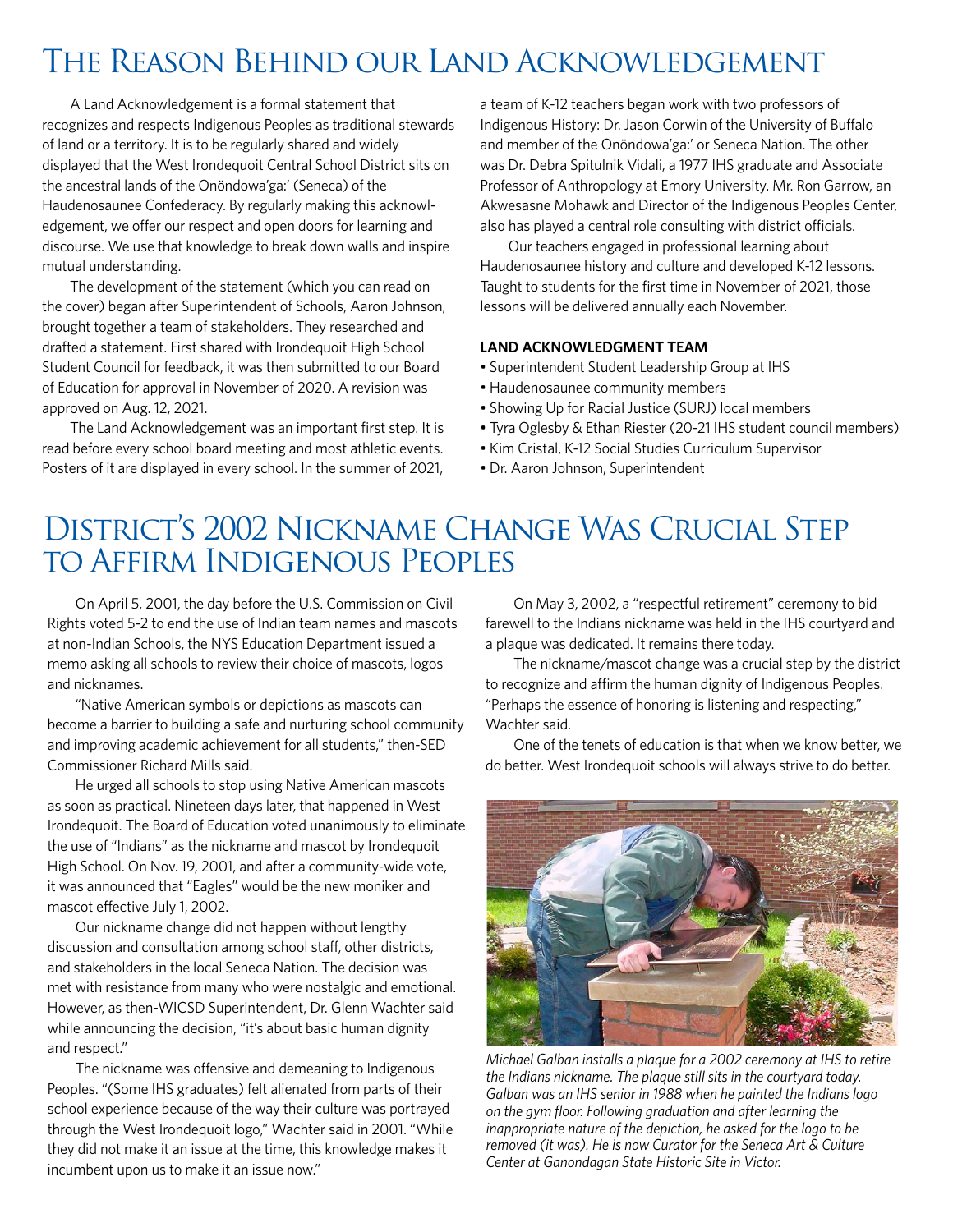#### Haudenosaunee, a Confederacy Born out of Collaboration

Before this area was known as Irondequoit, it was home to the Seneca people. Along with the Nations of the Cayuga, Mohawk, Oneida and Onondaga, the Seneca Nation lived throughout New York state and Canada. After fighting one another, they learned that working together would make them stronger and formed one of the strongest alliances in North America, the Haudenosaunee.

The name Haudenosaunee (hoe-doe-no-show-KNEE) means People of the Longhouse. The five nations were later joined by the Tuscarora. Their land spread through parts of NYS and Canada. The Haudenosaunee way of governing influenced the way the United States set up its own democratic system and the way it honored women was also inspirational to Elizabeth Cady Stanton. Their ties to the Earth and giving back are lessons from which all cultures can learn.

The Haudenosaunee once moved freely across the land hunting, farming, caring and giving thanks to Mother Earth for providing for them. However, the area where they lived began to disappear. Settlers arrived and bought and stole their land. The government and treaties forced the Haudenosaunee onto small plots of land. Some nations looked elsewhere, into Canada, Ohio, and Wisconsin for new homes. Although these six nations are scattered they are still the Haudenosaunee Confederacy, practicing and teaching their way of life to their children and others.

> Did you know?

SENECA is the name Dutch traders used to refer to the Onöndowa'ga:' people in the early 1600s when they traded with them for furs. The Seneca were the largest of the original five nations of the Haudenosaunee Confederacy. Today more than 10,000 Seneca people live in the United States.



## The Significance of the Haudenosaunee Flag

To understand the significance of the Haudenosaunee Flag, we must know the importance of Wampum Belts, which are beads made from various white and purple mollusk shells. The designs and the colors of the beads have meaning. The belts were mnemonic devices that could help in remembering the history, traditions, and laws with which the belts were associated. During the founding of the Confederacy, Aiionwatha (Hiawatha), introduced Wampum in the way it is used today, which is to attach authority to a message.

The national belt of the Haudenosaunee Confederacy is the Hiawatha Belt, which forms the basis of the flag. It features its five original nations and symbolizes their agreement to live together in peace and unity. The symbol in the middle is a tree. It represents the Onondaga Nation, which planted the Tree of Peace. The leaders of the Five Nations buried their weapons of war under that tree. The Haudenosaunee Confederacy flag is purple, which is considered the color of the Haudenosaunee. It has four connected white squares and an eastern white pine tree in the center. The Six Nations are:

- Onöndowa'ga:' (aka Seneca)
- Kayonkwe'ha:ka (aka Cayuga)
- Ononta'keha:ka (aka Onondaga)
- Kanien'kehá:ka (aka Mohawk)
- Onyota'a:ka (aka Oneida)
- Taskaroraha:ka (aka Tuscarora) member in 1722

In the 1980s, the flag also became incorporated with the gear of the Iroquois men's national lacrosse team. It needed a flag ahead of a competition to represent the Haudenosaunee as an independent entity. Tuscarora artist, writer, and educator Rick Hill worked with Mohawk father-son duo Harold and Tim Johnson to adapt the Hiawatha Belt design. The team accepted the adaptation as a Haudenosaunee representative flag.

# DEI Indigenous Peoples' Subcommittee

**Mrs. Tiffany Archibald**, WICSD Elementary Teacher **Ms. Maria Behncke**, WICSD Lead Teacher **Mr. Brian Bushart**, Parent-Community member

**Mr. Kevin Cathy**, Parent-Community member/ Mohawk Nation member

**Ms. Kim Cristal**, WICSD Director of Humanities

- **Dr. Aaron Johnson**, Superintendent of Schools
- **Ms. Courtney Shouse**, Parent-Community member
- **Mrs. Catherine Shutt**, Parent-Community member/Oneida Nation member
- **Mrs. Rosa Vargas-Cronin**, Board of Education member